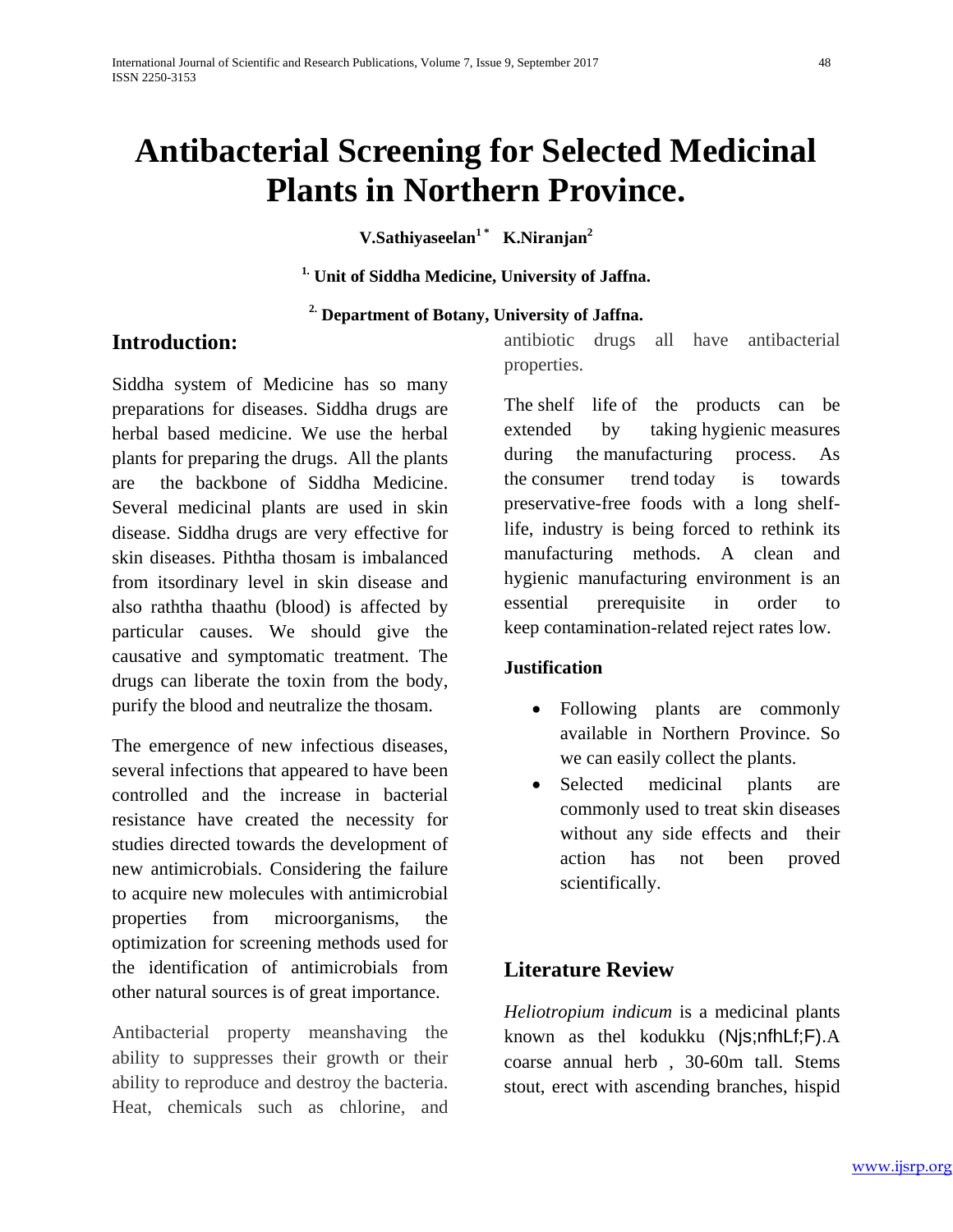with with long spreading hairs, internodes 3- 6cm long hispid. Leaves are Simple, often sub opposite, 3.5-6 cm broad ovate, often unequal sided. Rounded and suddenly contracted to a decurrent base, acute or margin, bristly hairly on both sides with longer hairs on prominent veins beneath. Petides 1-2cm long. Winged, bristly hair.

"thq;Fj;jp dPu;thq;Fk; thj FUthFk; Jq;fj;ij fhz;gpf;Fk; el;ghW vq;f Kupr;R tplhky; tsu;f;Fnkd; - ehSk; tpUr;rpfs; \$ykpJ nka;"

"Njs; nfhLf;Fs; lhapw; wpstlq;Fj; jg;ghJ ehl;gl;l Gz;fug;ghz; ehrkhk;- fPl;gl;l khw;;w fzKkWk; rpy;tplk; Nghk; Nghw;w kUe;jhFk; Gfy;"

*Cassia alata*is medicinal plants known as vandu kolli (tz;Lnfhy;yp) in Englishwinged alata. Description - A large shrub with very thick , finely downly branches. Leaves  $-$  large, sub sessile, 30-60 cm long, pinnate, leaflet  $8 - 12$  pairs, each  $5 - 15$  cm long, oblong obtuse, minutely mucronate, rigidly subcoriaccous , glabrous OR odscurely downly beneath , broadly rounded and oblique at the base , rachis narrowly winged on each side of the base , stipules deltoid , rigid , persistant , articulate , 6mm long. Leaves are commonly used in medicine.

*Aristolochia bracteolata*is medicinal plants known as aadutheenda paalai (MLjPz;lhg;ghiy**).**A weak prostrate perennial herb with slender branched glabrous stem.Leaves : Simple, alternate, 1.2-5cm long and as broad , reniform/ broadly ovate , deply correlate at base, rounded but often apiculate at apex, minutely crisped on margin , petioles 1.2- 1.8cm long. Leaves and roots are commonly used in medicine.

*Thespesia populnea*is medicinal plants known as poovarasu (g+tuR)**.** Description: A small tree 10-15cm high with arough lenticelled bark and dense top all parts covered with peltate scales. Leaves, bark and flowers are commonly used in medicine.

Ehw;whz;L nrd;wnjhU Ehz;g+ turk;Ntu; Jhwhz;l Fl;ilj; njhiyf;Fq'fhz; - tPwpg; gOj;j ,iy tpijg;g+g;gl;;lapit fz;lhe; GOj;j Gz; tpNur;rdKk; Nghk;"

*Azadiracta indica*is medicinal plants known as vembu (Ntk;G) in Englishneem. A tall tree with spreading branches a straight brown barked trunk glabrous young parts leaves alternate. Leaflet 2-8 pairs. Ovary superior 3 lobular , with 2 collateral ovules stigmas 5 – lobed. Leaves, bark, flowers and seeds are commonly used in medicine.

"fpUkpFl;l khe;jq; nfLtplRuq;fs;

nghUkpak; #upifapd; Gz;fs; xUkpf;f

epk;gj;jpiyapUf;f ePLyfpy; ePq;fhky;

jk;gj; jpiyapUf;ff; fhz;"

Plants are a potential source of antimicrobial compounds and several researchers throughout the world are investigating the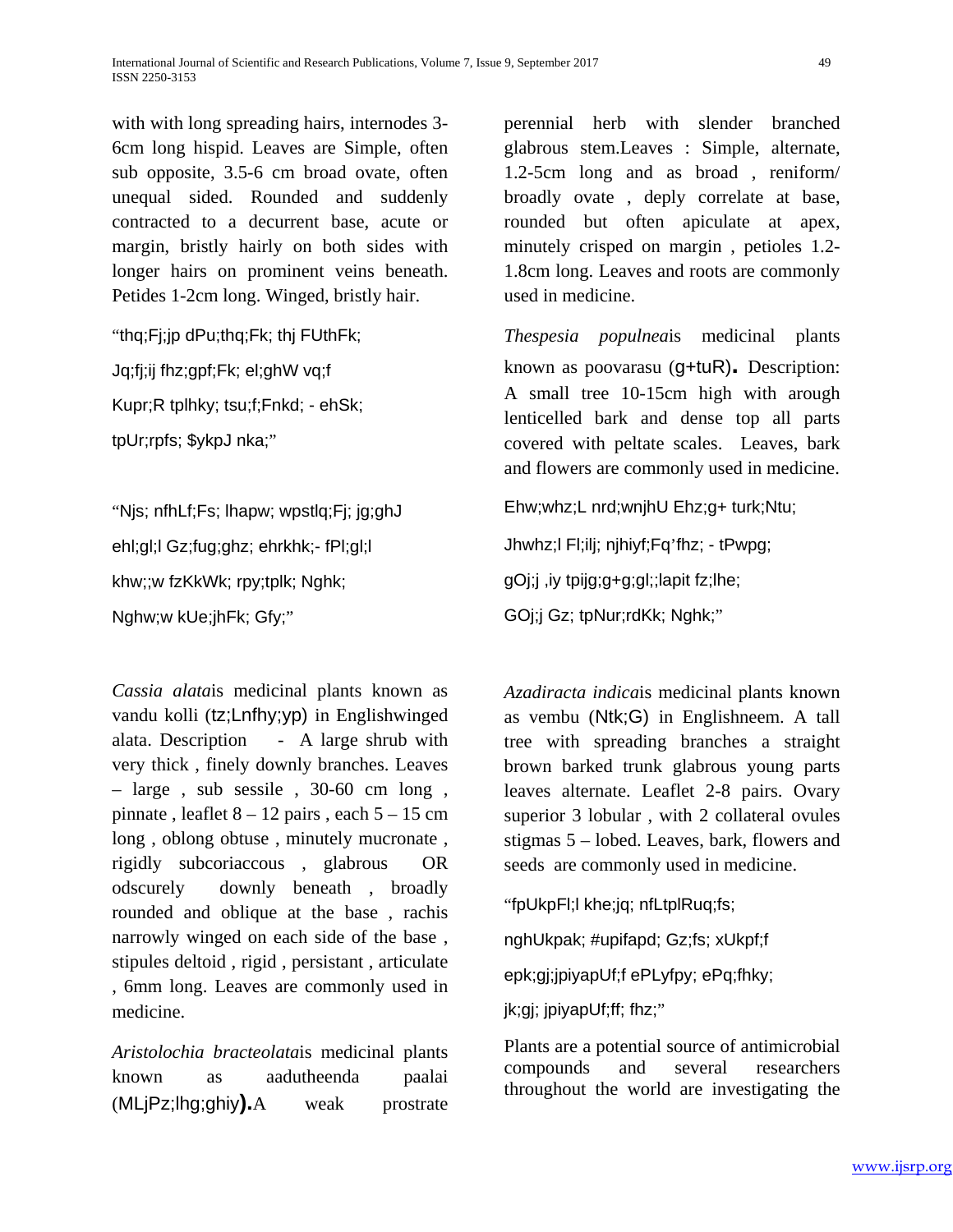antimicrobial activity of medicinal plants, which are utilized in the traditional or alternative health systems. Screening of medicinal plants for therapeutically active bio-molecules including those with antimicrobial properties has gained an unprecedented importance in the recent years and World Health Organization (WHO) has recently shown genuine interest in promoting the development and utilization of indigenous medicinal plant resources in the developing countries so as to extend safe and effective healthcare to maximum number of population in those countries. Therapeutically active principles are extracted from all parts of the plant body, but the concentration of these components varies from part to part. Normally, parts known to contain the higest concentration of principles are preferred to therapeutic purpose and it can either be the leaves, stems, barks, roots, flowers and seeds. It is therefore important to consider the commonly considered or preferred part of the target plant by the traditional healers while exploring effective therapeutic agents.

# **Methodology**

Plants were collected from the field visit in Jaffna district.Collected leaves were dried in shadow, ground well finely powdered. Then packed and labelled at the pharmacy in Unit

of Siddha Medicine. The powders were sent to laboratory of Botany for the antibacterial screening. ProfessorPiyal A. Marasinghe, Scientific Officer in charge, Medicinal plant garden, Haldummulla authenticated the taxonomy of plants.

In the Antibacterial screening, Chloroform and Ethanol extracts of *Azadirachta indica*,*Aristolochia* 

*brachteolata*,*Heliotropium indium*, *Thespesia populnea*and *Cassia alata* were used. Dried powders of the leaves of the above plants were sequentially extracted using Chloroform and Ethanol and the solvents in the extracts were evaporated using rotavapor at 50  $\degree$ C. Then test concentrations were prepared by dissolving the dried crude extract in DiMethySulfoxide (DMSO) and Acetone mixture in 1:1 ratio. Inhibitory capability was detected by agar well diffusion method. Each extract was tested for all selected bacteria *Proteus sp*., *Pseudomonas sp*., *Bacillus sp.,Staphyllococcus aureus* and *Streptococcus sp.* on triplicate plates and the data were analysed statistically using Minitab (one way ANOVA followed by LSD).

|           | <b>Bacteria</b>               |                          |                               |                              |                               |  |  |  |
|-----------|-------------------------------|--------------------------|-------------------------------|------------------------------|-------------------------------|--|--|--|
|           |                               |                          |                               | Staphylococcus               |                               |  |  |  |
| Extract   | Proteus sp.                   | Pseudomonas sp.          | Bacillus sp.                  | sp.                          | Streptococcus sp.             |  |  |  |
| CA        |                               |                          | 14.90±0.36 <sup>e</sup>       |                              |                               |  |  |  |
| CA1       |                               |                          | $16.77 \pm 0.25$ <sup>d</sup> | $9.97 \pm 0.15$ <sup>c</sup> | $9.50 \pm 0.10$ <sup>f</sup>  |  |  |  |
| <b>CT</b> |                               |                          | $13.00 \pm 0.20$ <sup>f</sup> |                              | $9.53 \pm 0.06$ <sup>f</sup>  |  |  |  |
| <b>CP</b> | $14.07 \pm 0.21$ <sup>d</sup> | $13.93 \pm 0.30^{\circ}$ | $15.00 \pm 0.20^e$            | $15.90 \pm 0.10^a$           | $13.77 \pm 0.21$ <sup>c</sup> |  |  |  |
| <b>CV</b> |                               | $11.90 \pm 0.36^b$       | $8.97 \pm 0.15$ <sup>i</sup>  |                              |                               |  |  |  |

# **Result and Discussion**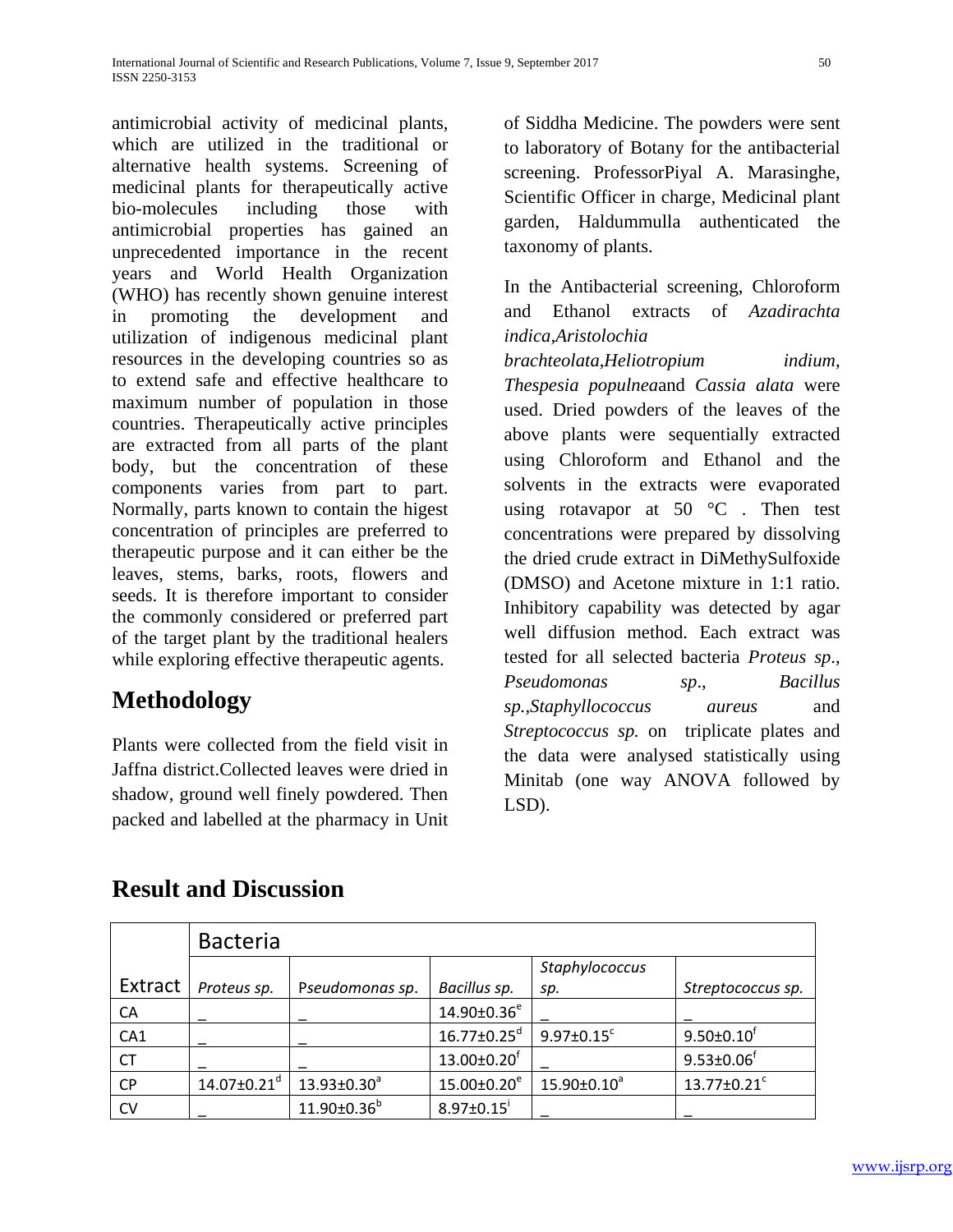International Journal of Scientific and Research Publications, Volume 7, Issue 9, September 2017 51 ISSN 2250-3153

| EA  |                               | $14.03 \pm 0.15^{\circ}$ | $13.00 \pm 0.20$ <sup>†</sup> | $16.00 \pm 0.20$ <sup>a</sup> | $13.10\pm0.27$ <sup>d</sup>   |
|-----|-------------------------------|--------------------------|-------------------------------|-------------------------------|-------------------------------|
| EA1 |                               |                          | $11.87 \pm 0.23$ <sup>g</sup> | $9.03 \pm 0.21$ <sup>c</sup>  |                               |
| ET  |                               | $9.730.12^{cd}$          | $9.93 \pm 0.21$ <sup>h</sup>  | $14.00 \pm 0.10^6$            | $13.03 \pm 0.25$ <sup>d</sup> |
| EP  |                               |                          | $21.07 \pm 0.21$ <sup>c</sup> |                               |                               |
| EV  |                               | $10.00 \pm 0.10^c$       | $9.43 \pm 0.12$               |                               | $9.57 \pm 0.21$ <sup>†</sup>  |
| A   | $15.00 \pm 0.10^c$            |                          | $38.93 \pm 0.40^b$            |                               | $12.03 \pm 0.25$ <sup>e</sup> |
|     | $19.97 \pm 0.15^\mathrm{b}$   |                          | $40.67 \pm 0.67$ <sup>a</sup> |                               | $17.03 \pm 0.15^{\circ}$      |
|     | $18.87 \pm 0.51$ <sup>a</sup> |                          | $20.97 \pm 0.15$ <sup>c</sup> | $10.03 \pm 0.25$ <sup>c</sup> | $20.07 \pm 0.31^a$            |

CA,CA1,CT,CP,CV - Chloroform extracts of *Azadiracta,Aritalochia,Heliotropium,Thespe sia*, *Cassia alata*

EA,EA1,ET,EP,EV – Ethanol extracts of *Azadiracta,Aritalochia,Heliotropium,Thespe sia*, *Cassia alata*

A,S,C -- Amoxycilin,Streptomycin, Chloxyciline

If we look at the results of Chloroform extracs, *Azadirachta indica*,inhibits only*Bacillus sp*. and other bacteria were not atall inhibited. *Aristolochia brachteolata*, inhibits Bacillus *sp*. *Staphyllococcus aureus*, and *Streptococcus* sp. and not others. *Heliotropium indium*, inhibits only Bacillus *sp*. and *Streptococcus sp.Thespesia populnea* inhibits all tested bacteria. *Cassia alata* inhibits only*Pseudomonas sp*. and *Bacillus sp.* If we look at the Ethanol extracts,*Azadirachta indica* inhibits all the bacteria except *Proteus sp.Aristolochia brachteolata*,inhibits *Bacillus sp*. and *Staphyllococcus aureus.Thespesia populnea* inhibits all the bacteria except *Proteus sp. Heliotropium indium*,inhibits only *Bacillus sp.* and *Cassia alata*inhibits *Pseudomonas sp*., *Bacillus sp*. and *Streptococcuc sp.*

Chloroform extract of poovarasu shows inhibition effect on all tested bacteria. Ethanol extract of vembu and poovarasu also inhibit most of the bacteria tested except *Proteus sp.* Although Chloroform and Ethanol extracts of poovarasu is efficient in controlling a wide spectrum of gram (+)ve and gram (-)ve bacteria, inhibitory effect is greater with chloroform than ethanol.Inhibition of bacteria by standardantibiotics(Amoxyciline,Streptomyc in,Chlo -xyciline) vary widely.

Some bacteria were not at all inhibited by standard antibiotics. *Pseudomonas sp*. was not inhibited by all three antibiotics used in the study as positive control.But inhibition by Chloroform extract of *Thespesia,Cassia*  and Ethanol extract of *Azadiracta,Heliotropium* and *Cassia.Staphyllococcus aureus* was not inhibited by Amoxyciline and Streptomycin, but Chloxyciline showed some inhibition.*Staphyllococcus aureus* was inhibited by Chloroform extract of *Aristalochia,Thespesia* and Ethanol extract of *Azadiracta,Aristalochia* and *Heliotropium*.*Bacillus* sp. was inhibited by all plant extracts (chloroform andethanol).

*Streptococcus sp* also variably inhibited by Chloroform and Ethanol extracts of some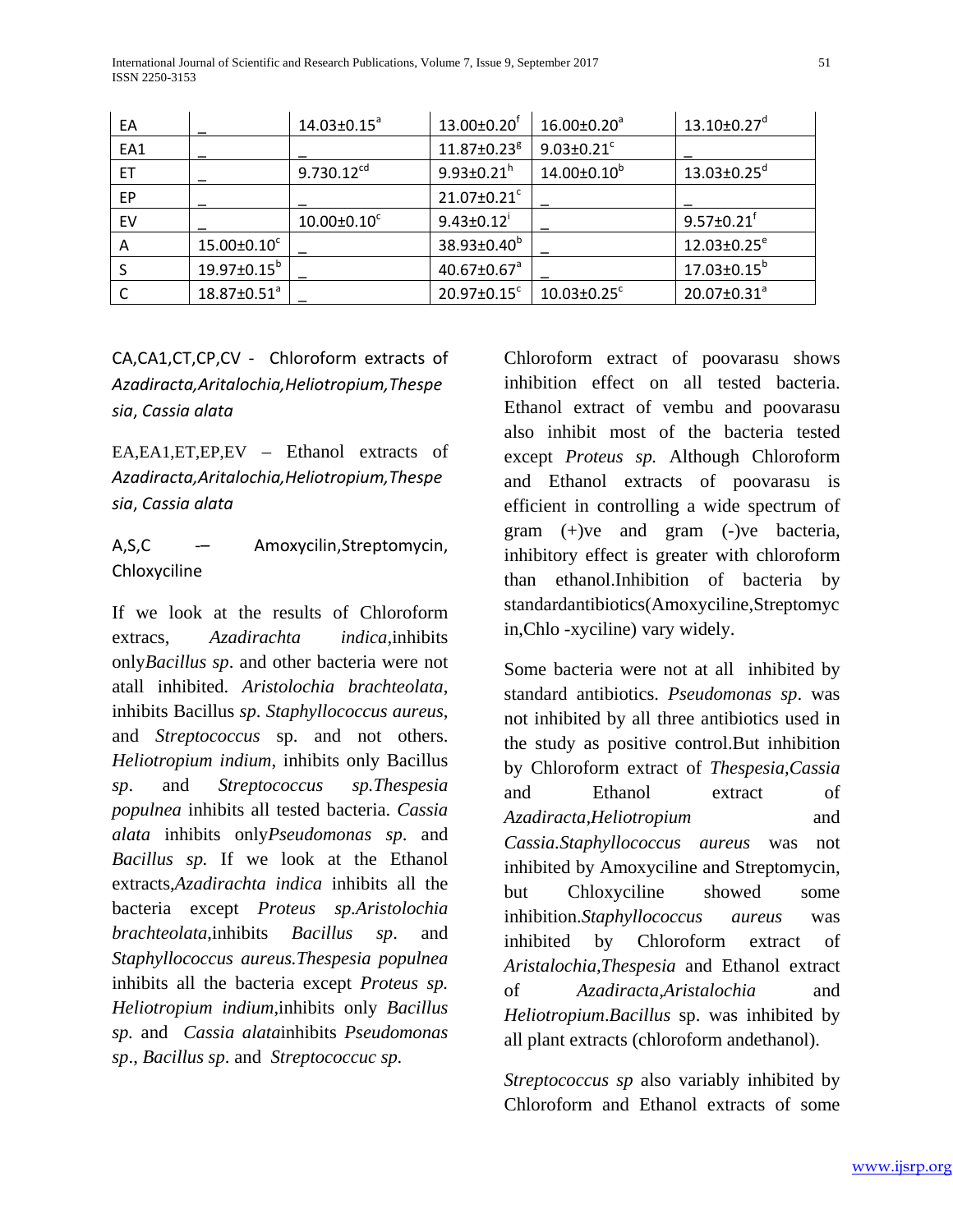plants.But the inhibition by Chloroform extract of *Thepesia* and *Cassia alata* and Ethanol extract of *Heliotropium* was found to be higher than the inhibition by Standard antibiotic Amoxyciline.The higher inhibitory effect of some plant extracts may be due to the synergistic effect of the compounds present in the crude extract.

Further investigation to report the active ingredients in the crude extracts would be very useful to address the control of diseases.

## **Conclusion**

Speciality of Siddha System is preventing and treating chronic diseases by means of natural herbs.In this skin diseases are important.There are many herbs used in treating and caring skin diseases.Most of them consistanti-microbial activity .Use of these herbs in certain cosmetics, perfumes,herbal body lotions, facial creams, packs, bath powder etc reduce the act of skin infections by eradicating certain organisms .Even in this centuary the folks mostly prefer natural and herbaceous products other than artificial substances . In our vicinity the herbs that used in skin problems are with high Anti microbial activity .In case it is much useful in using these herbs as they are readily available from natural habitats like waste lands,river valleys and coastal region etc. and they are free from harmful chemical residues which may be present in herbs from cultivating them using conventional methods.

### **References**

- Jayaweera, D.M.A (1979-1981) Medicinal plants used in Srilanka (indigenous and exotic) Volims 1-5. National Science Srilanka, Colombo, Srilanka.
- Kirtiker, K.R. and Basu, B.D (1987-1988) Indian medicinal plants. Volume 1-4. International Book Distributors, 9/3, Rajpur road,  $1<sup>st</sup>$  Floor, Deheradun 248001, India. [IM]
- Narkarni KM. (1954) Indin materia medica, Volume 1. Popular Book Depot, Bombay
- Anushia,Sampathkumar,C.P. and.Ramkumar, L.2009. Antibacterial and Antioxidant activities in Cassia auriculata. Global Journal of Pharmacology,3(3):127-130.
- Jeyaseelan,E.C.,.Pathmanathan,M.K. andJeyadevan,J.P.2010.Inhibitoryeffect of different solvent extracts of Vitex negundo L. and Alliumsativum L.on phytopathenic bacteria.Archives of Applied Research,2(6):325-331.

### **Authors**

**First Author –** Dr.Mrs.V.Sathiyaseelan, Head of the Depratment, Senior Lecturer, grade 1, Unit of Siddha medicine, University of Jaffna. Sri Lanka. Email:dr.vivan@ymail.com

**Second Author –** Mrs.K.Niranjan, Senior Lecturer, grade 1, Department of Botany, University of Jaffna. Sri Lanka.